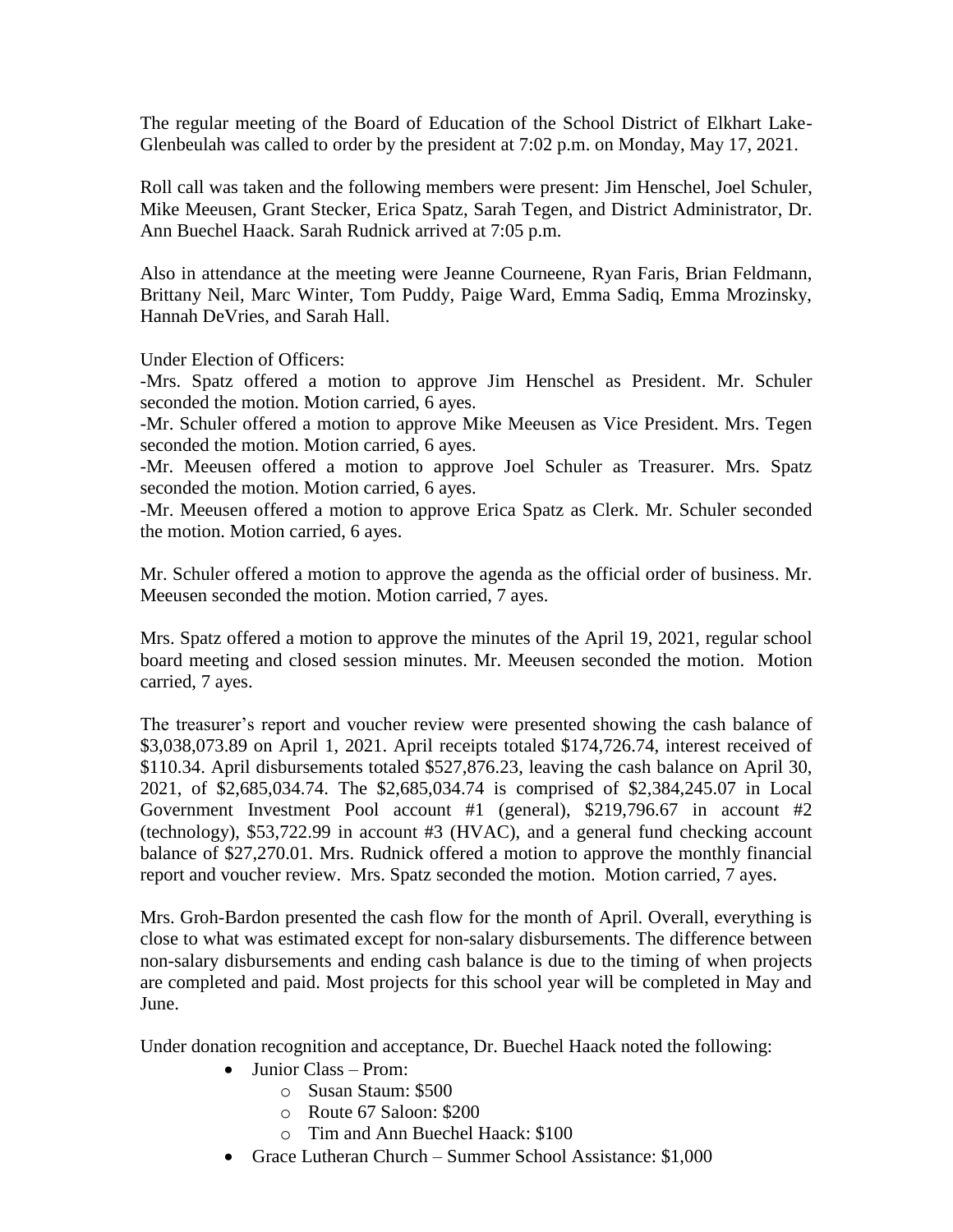Board of Education Meeting Minutes Page 2 **May 17, 2021**

- Family Assistance Program (\* repeat donor):
	- o \*Frank and Nancy Thielmann: \$25
	- o \*Anonymous: \$100
- ELG Education Foundation HS Emergency Fund: \$2,000
- ElkhartCares Child Care financial assistance for families in need: \$2,000
- Bob Jens FCCLA Veterans' Day 2021: \$20
- Non-monetary Donations:
	- o Carl Maeuser: Used trombone
	- o Kevin and Denise Ruh Girls' Soccer Program: Total value \$2,007.73: Qty: 11 Adidas training jackets, Qty: 13 Adidas training pants, printing for uniforms, embroidery for uniforms, Qty: 39 Adidas climalite sleeve t-shirts
- Grants Received:
	- o WI Dept. of Children and Family Child Care Program: \$18,310
	- o Bruce Krier Charitable Foundation towards HS Science Wing Technology: \$68,400

Mrs. Spatz offered a motion to accept the above-mentioned donations and thanked the donors for their generosity. Mrs. Tegen seconded the motion. Motion carried, 7 ayes.

Under guest correspondence – public comment, Tom Puddy shared his thoughts on the wearing of face masks.

Under guest correspondence – written comment, thank you notes and emails were received from Mr. Shanahan, Mrs. Ratzlaff, Mrs. Kossman, Mr. Harrison, Mrs. Sitko, Mrs. Meyer, Mrs. Roehl, Mrs. Sohlden, Mrs. Groh-Bardon, Mr. Jadin, Mrs. Jadin, Mr. Kracht, Mrs. Kim Wagner, Mrs. Reiss, Mrs. Schaefer, Mrs. Lieffring, Mrs. Glynn, Mrs. Wells, Mrs. Ruechel, Mrs. Hammann, Mrs. Hammes, Mrs. Matthies, Mrs. Hochmuth, HS Staff members, Mrs. Jane Schmidt, Mrs. Bauer, Mrs. Porath, and Mrs. Stecker for Staff Appreciation Week. Dr. Buechel Haack added Girl Scout Troop #8983 built and donated two benches to the ES/MS for their Silver Award.

Emma Sadiq, State Forensics gold medal winner, shared her thoughts and experiences from the Forensics season.

Ms. Neil gave an overview of the Great World's Text Program, which is a UW-Madison outreach program for teachers and students to explore literature. This year's text was Yan Lianke's *Dream of Ding Village.* 

Mr. Winter introduced Global Education Scholar participants, Emma Mrozinsky and Hannah DeVries. The requirements for the Global Education Achievement Certificate (GEAC) include required coursework, cultural literacy/reading, co-curricular activities, and community service. Both students outlined how they satisfied the four requirements of the Global Education Achievement Certificate (GEAC).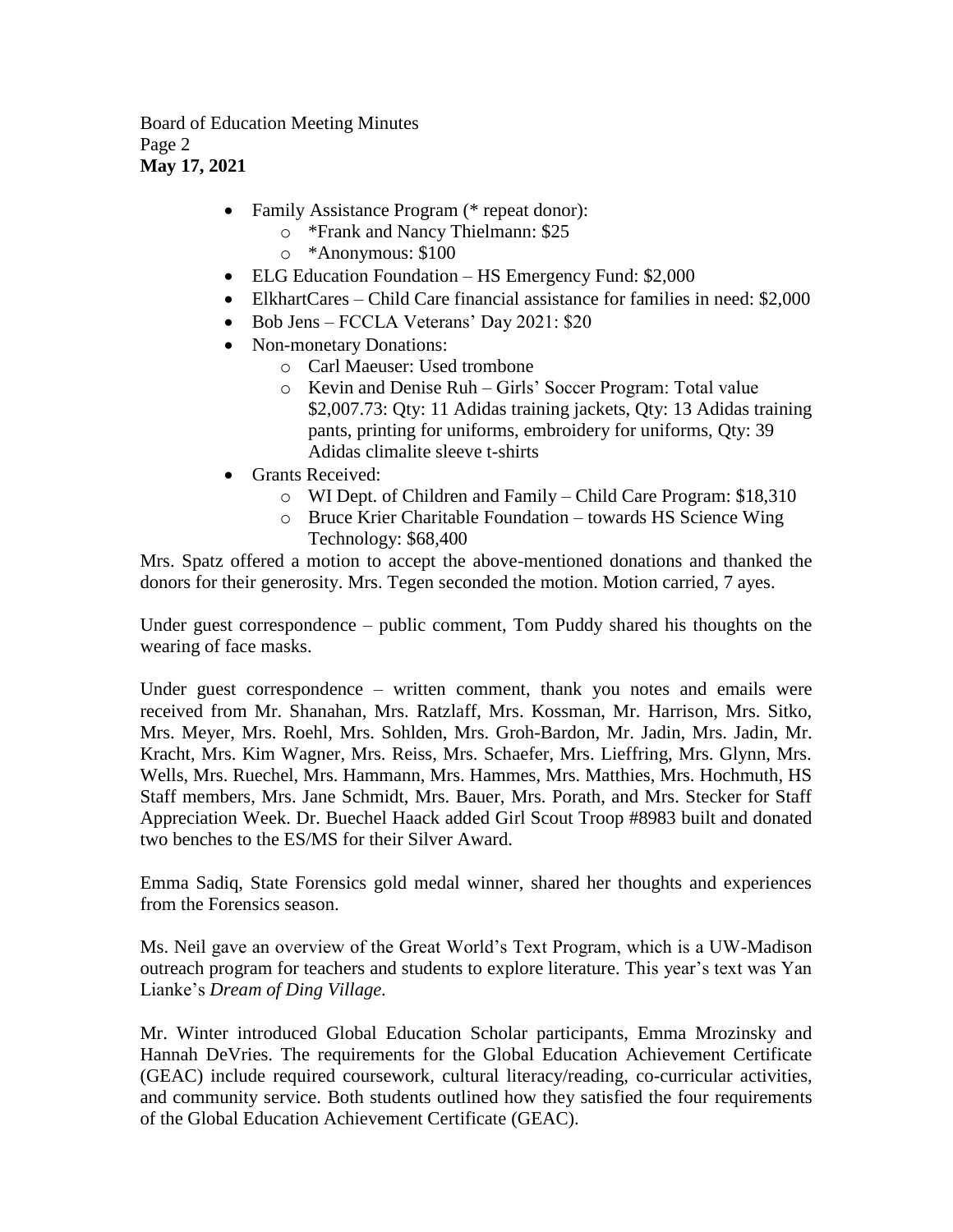Dr. Buechel Haack recommended approval of the 2021-22 "in" and "out" open enrollment applications. There are 12 "in" applications and 10 "out" applications. Mr. Meeusen offered a motion to approve the open enrollment applications as presented. Mrs. Spatz seconded the motion. Motion carried, 7 ayes. Overall open enrollment longitudinal data was presented. As of Aril 30, 2021, EL-G has 114 open enroll "in" students and 81 open enroll "out" students for a net positive 33 students for the District.

Dr. Buechel Haack shared the 2020-21 budget information. Initial budget thoughts/projections were given for 2021-22 although there are many unknowns at this time due to the start of a new 2-year biennial budget.

Under building and grounds/project updates/possible approvals:

-Mr. Feldmann gave an update on maintenance projects already underway/approved.

-Maintenance projects proposed for Summer 2021 were shared. Mrs. Rudnick offered a motion to approve the following maintenance projects:

-Cabinet/closet replacements in the HS upper level classrooms, band room, and band instrument storage room

-Replace/upgrade lighting to LED in the HS classrooms/library, ES/MS IMC/library, HS office, and Mr. Faris's office

-Replace ceilings with 2x2 in the HS (upper & main level except for the auditorium, band room, kitchen, and storage) and the ES/MS IMC/library

-Replace back ES doors (interior and exterior)

Mr. Meeusen seconded the motion. Motion carried, 7 ayes.

-A future project list was shared with the Board.

Updates to the 2021-22 student handbooks were shared with the Board. The ES/MS handbook was separated into an ES handbook and a MS handbook. Updates to the ES handbook are related to dates for 2021-22, updating the staff directory, adding "The Resorter Way" behavior expectations, and adding truancy procedures. The MS handbook updates are related to dates for 2021-22, updating the staff directory, adding "The Resorter Way" behavior expectations, adding truancy procedures, revising the grading scale, and adding language to the Athletic Code. The HS handbook changes relate to the dates for 2021-22, typographical corrections, staff updates, revising the study hall explanations, updating the National Honor Society GPA requirement, adding cord colors to the Laude System/Student Recognition Program, and adding the Pass Program. Mr. Meeusen offered a motion to accept the proposed 2021-22 student handbook changes as presented. Mrs. Tegen seconded the motion. Motion carried, 7 ayes.

Under Personnel Contract/Assignment Approvals/Resignation Acceptances:

A. Certified Staff Resignations/Approvals:

- 1. Mr. Schuler offered a motion to approve the following certified staff resignations: -Travis Moore: HS Science Teacher -Julia (Gasior) Sherman: 2nd Grade Teacher Mrs. Rudnick seconded the motion. Motion carried, 7 ayes. The Board thanked Mr. Moore and Mrs. Sherman for their service.
- 2. Mrs. Rudnick offered a motion to approve the following certified staff contracts: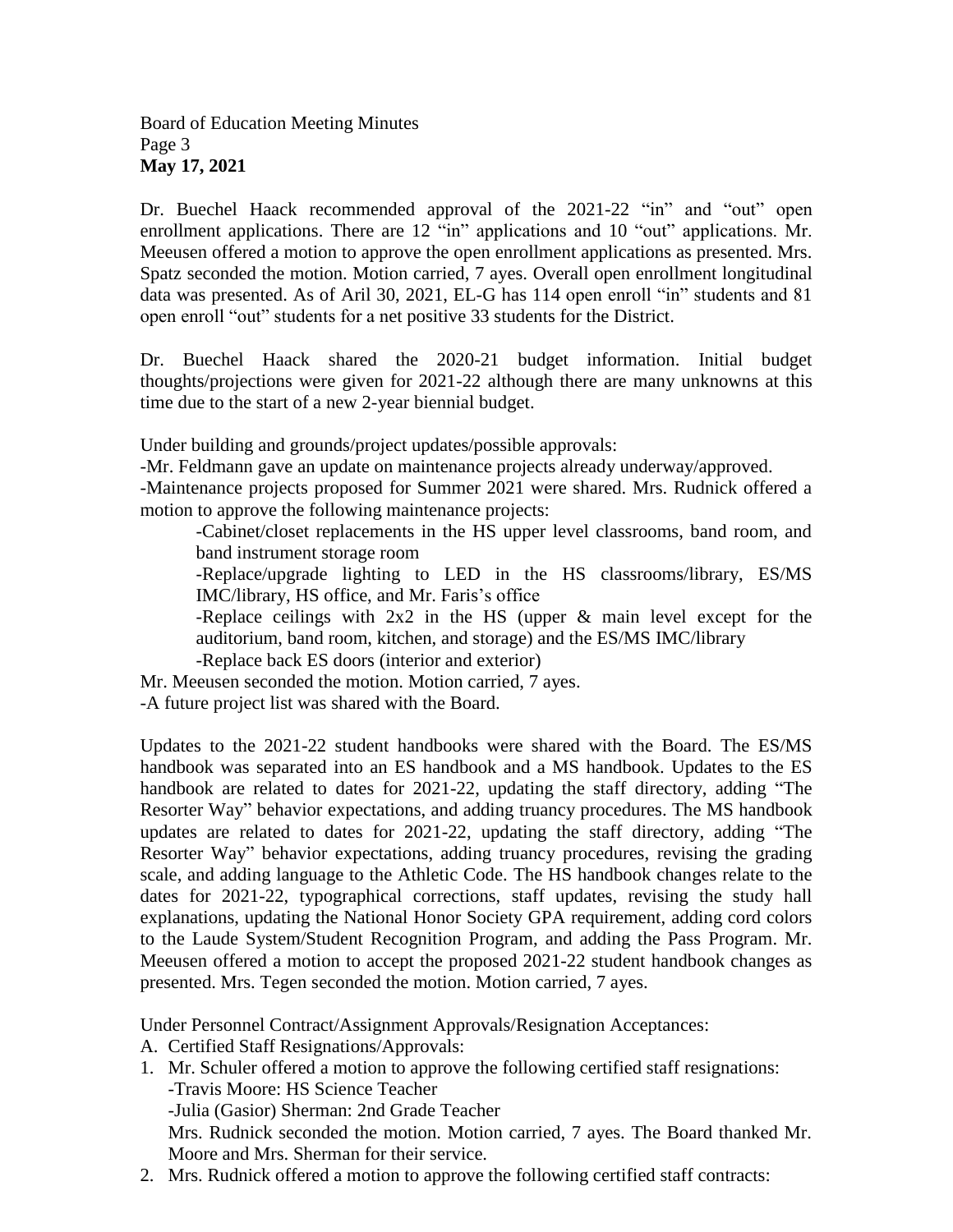Board of Education Meeting Minutes Page 4 **May 17, 2021**

-Marki Forstner: Speech Therapist – 80% FTE -Jessa Turner: HS English Teacher -Melissa Ten Pas: 5th Grade ELA/Social Studies Teacher Mr. Meeusen seconded the motion. Motion carried, 7 ayes.

- B. Mrs. Spatz offered a motion to approve the following co-curricular resignations: -Lori Meyer: MS Student Government Advisor – 50% FTE -Brittany Neil: Yearbook Advisor, P-R Advisor, Play Advisor, Assistant Forensics Coach -Angie Roth: 7th Grade Volleyball Coach -Larry Ward: Varsity Wrestling Coach Mrs. Tegen seconded the motion. Motion carried, 7 ayes. The Board thanked Mrs. Meyer, Ms. Neil, Mrs. Roth, and Mr. Ward for their services.
- C. Mr. Schuler offered a motion to approve the 2021-22 co-curricular assignments, as presented. Mrs. Rudnick seconded the motion. Motion carried, 5 ayes. Mrs. Tegen and Mr. Stecker abstained from voting.

Under update on COVID-19 impacts to ELGS and extra-curricular experiences, it was unanimously agreed masks will continue to be worn by staff and students through the end of the school year. Students will be required to have masks at summer school, but more flexibility will be allowed when outside and able to social distance. This will be reviewed at the June Board meeting. Decisions for fall will occur in late summer so the most current information and guidance can be used for the decision-making process.

Paige Ward shared the Student Council activities report. She reported on the upcoming plans for Community Service Day, the Teacher Appreciation breakfast, and the staff versus students softball game.

Ms. Courneene reported on JK-8 activities including the conclusion of District MAP testing, upcoming field trips, the MS food drive, Kindergarten graduation, Early Riser Readers, and an update was given on summer school.

Mr. Faris reported on high school activities including the Scholarship Awards Night, the Academic and Fine Arts Night, the Outstanding Seniors Night, the upcoming HS play, and the upcoming Band and Choir spring concert. It was also noted that spring sports are well into their seasons.

Under collective administrative goals update, Dr. Buechel Haack shared Administration is meeting with CESA7 to determine coaching days for the 2021-22 school year. The rest of the updates were shared throughout the meeting.

There being no further business to come before the meeting, Mrs. Spatz offered a motion to move into closed session for review of student expulsion pursuant to Section 120.1  $3(1)(c)$  and  $19.85$   $(1)(a)$  and  $(f)$  of the Wisconsin Statutes, and consideration/tentative approval of compensation/performance of public employees over which the Board has jurisdiction pursuant to Section 19.85 (1)(c) of the Wisconsin State Statutes. Mr. Meeusen seconded the motion. Roll call: Henschel-yes, Schuler-yes, Meeusen-yes,